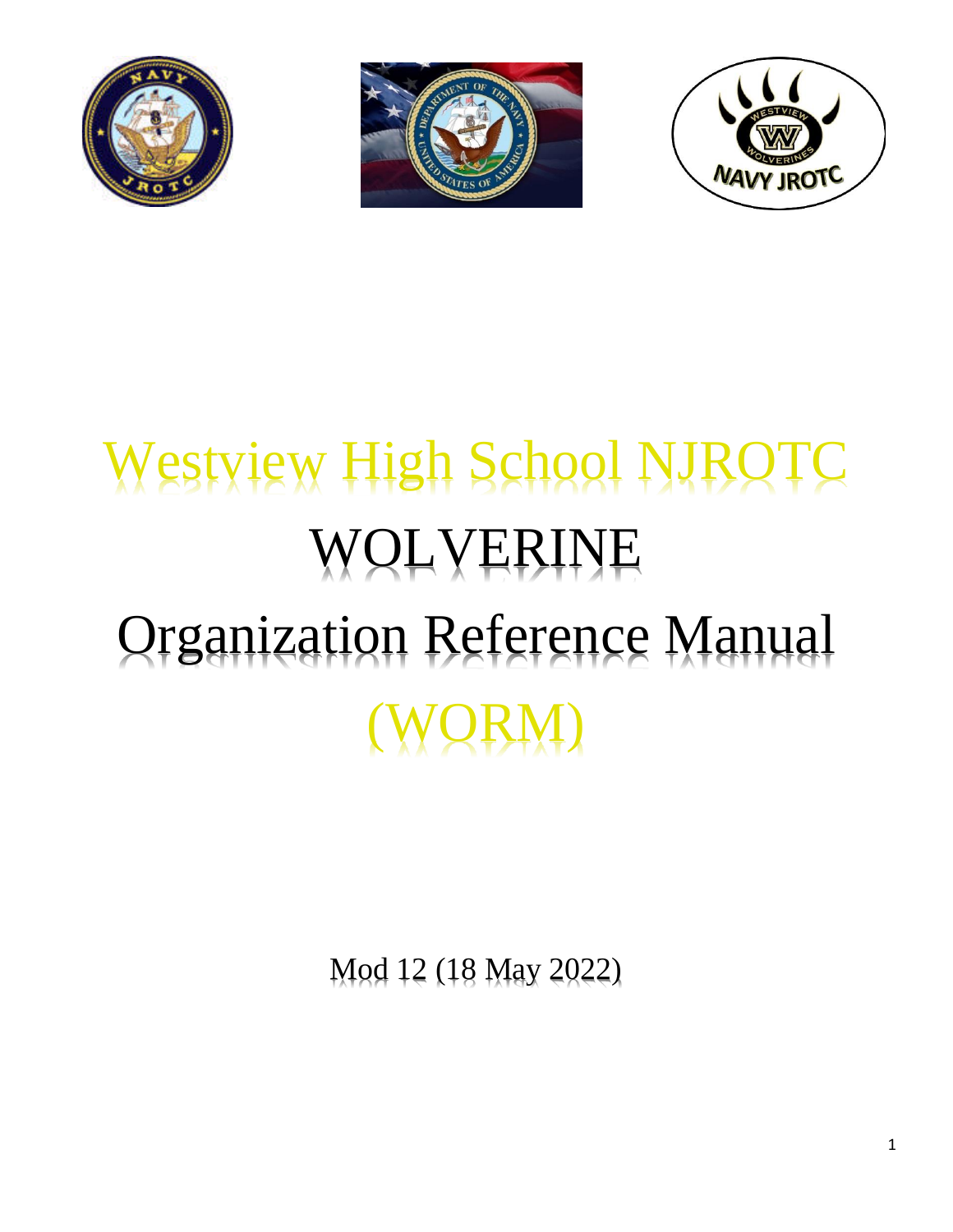## **BILLETS (Jobs) and RESPONSIBILITIES**

This document provides billet duties and responsibilities for assigned cadets. Each cadet should seek and pursue those things that make his/her billet (job function) more effective. The responsibility for each cadet officer, chief petty officer and petty officer is to set the highest standards for performance possible in everything that he/she does.

**Cadet Officers and Petty Officers:** The Senior Naval Science Instructor (SNSI) / Naval Science Instructor (NSI) promotes and selects cadets for unit assignments based on demonstrated performance, academics, leadership, team activities and participation in unit activities. Continued enthusiasm, active participation, a positive attitude and leadership by example are required of a cadet in order to advance and **remain** in unit leadership positions. Cadet Officers and Petty Officers must set the example for junior cadets in every aspect of the NJROTC program. The SNSI will demote Officers / Petty Officers / Cadets whose performance is not up to the highest standards.

**All Cadets:** Each WHS NJROTC cadet is responsible for conducting them self in an exemplary manner reflecting outstanding credit upon them self, our Wolverine Navy unit, the school, the community and the United States Navy. Since all cadets wear a genuine US Navy uniform, your actions do reflect directly on the Navy. Your actions have a direct bearing on our community's perception of the US Navy. With this in mind, all cadets are responsible for maintaining the highest standards of conduct and appearance; for following the rules and regulations of both our school and unit; and for carrying out the instructions and orders of their superiors (higher ranking cadets, cadet officers and Naval Science Instructors) to the best of their ability.

## **A. Staff**

- 1. **Commanding Officer (CO):** CO is the senior-ranking cadet, directly responsible to the SNSI / NSI for:
	- $\triangleright$  Supervising the training of cadet staff and insuring cadet staff members understand and fulfill their areas of responsibility
	- $\triangleright$  Ensuring compliance with the chain of command at all levels
	- $\triangleright$  Carrying out all orders and directives of the SNSI / NSI
	- $\triangleright$  Maintaining high morale, enthusiasm, and team spirit within the unit
	- Setting the highest standards of performance, conduct, appearance, military bearing and courtesy as an example for all unit cadets to follow
- 2. **Executive Officer (XO):** XO supports the CO in all respects, and will always be prepared to take charge of the unit in the absence of the CO. XO is also responsible for:
	- $\triangleright$  Disciplinary matters within the unit
	- $\triangleright$  Executing the policies of the CO as defined by the SNSI / NSI
	- $\triangleright$  Supervision of the cadet staff as directed by the CO and SNSI / NSI
	- $\triangleright$  Ensuring staff officers perform their assigned tasks properly and promptly
	- Coordinating and scheduling Cadet of the Month (COM) and Cadet of the Year (COY) Boards
	- Overseeing and coordinating the Peer Review Board (PRB) process whenever required
	- Tracking and reporting number of COM, PRB and cadets handled during the year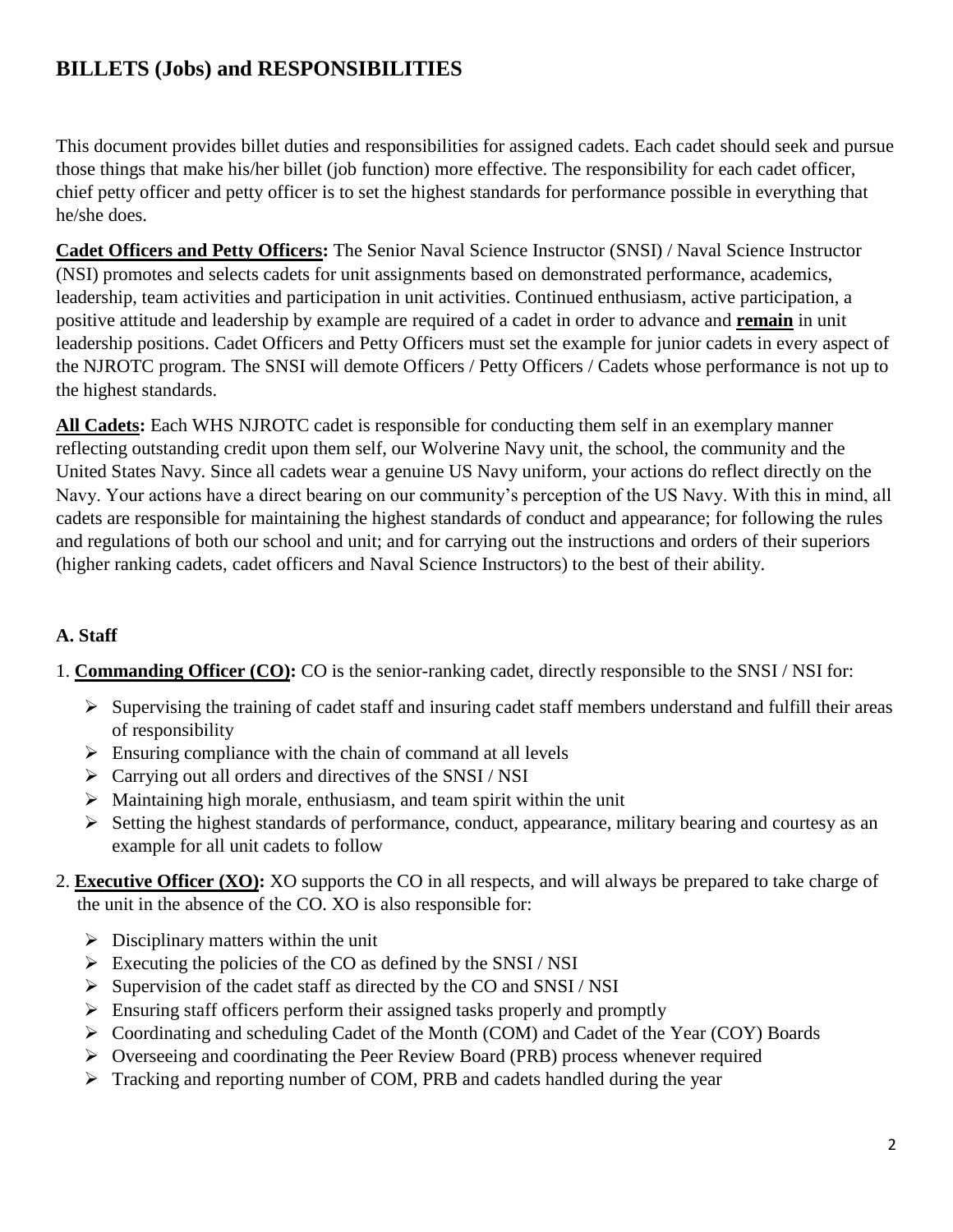## 3. **Command Master Chief (CMC):** CMC is the senior enlisted advisor for unit. The CMC is responsible for:

- $\triangleright$  Serving as the key link in the chain of command between cadets and the CO / XO
- $\triangleright$  Coordinating disciplinary matters for all enlisted cadets
- Tracking, monitoring and reporting on status of cadet advancements throughout the year
- Obtaining mastery of all regulation drill procedures in MCO 5060.20; serving as the backup to the Drill Captain for advancement drill evaluations

## 4. **Operations Officer / Assistant Operations Officer (OPS / AOPS):** OPS and AOPS Officers are responsible for:

- $\triangleright$  Coordinating all unit activities, ensuring that everything is occurring smoothly and advising the XO of any conflicts or difficulties
- $\triangleright$  Supervising and/or work closely with the Drill Captain, Community Service, Public Affairs, and Fundraising
- $\triangleright$  Preparing Event Sign Ups and coordination for all unit, community and/or school service events
- $\triangleright$  Maintaining the Plan of the Week (POW)
- $\triangleright$  Establishing team practice schedules based on targeted short/long term events
- $\triangleright$  Preparing and submitting field meet team rosters for scheduled field meets
- $\triangleright$  Maintaining CDMIS

## 5. **Supply Officer (SUPPLY):** SUPPLY is responsible for:

- $\triangleright$  Maintaining all supplies the unit requires
- $\triangleright$  Designating, training and supervising supply representatives for each platoon to coordinate uniform or award replacement issues throughout the year
- $\triangleright$  Maintaining the supply room in a neat, orderly and secure manner
- $\triangleright$  Monitoring to ensure Armory and Armory (Air) remain shipshape
- $\triangleright$  Assisting the SNSI / NSI with ordering, receipt, storage, issuance, inventory / accounting of uniform items. Report number of cadets outfitted, supply details conducted, etc.
- $\triangleright$  Assisting with the storage, inventory and accounting of all other unit equipment. Report all supply details (number and purpose)
- $\triangleright$  Maintaining CDMIS
- 6. **Administration Officer (ADMIN):** The ADMIN Officer is responsible for all administrative matters for the unit, ADMIN will:
	- $\triangleright$  Staying knowledgeable of the unit's activities
	- $\triangleright$  Preparing advancement / promotion certificates and Cadet of the Month certificates
	- $\triangleright$  Providing weekly platoon inspection sheets
	- $\triangleright$  Assisting the SNSI / NSI with preparation of unit notices, reports, personnel lists and other paperwork as required
	- $\triangleright$  Supervise and / or working closely with the XO, OPS, ORM/INT, Fundraising, Recruiting and Morale
	- $\triangleright$  Maintaining the unit's personnel files and keep the unit information board professional
	- Tracking and cataloging individual cadet awards. Report total number of awards issued and number of cadets receiving them (ex. 132 of 150 cadets received awards)
	- $\triangleright$  Maintaining CDMIS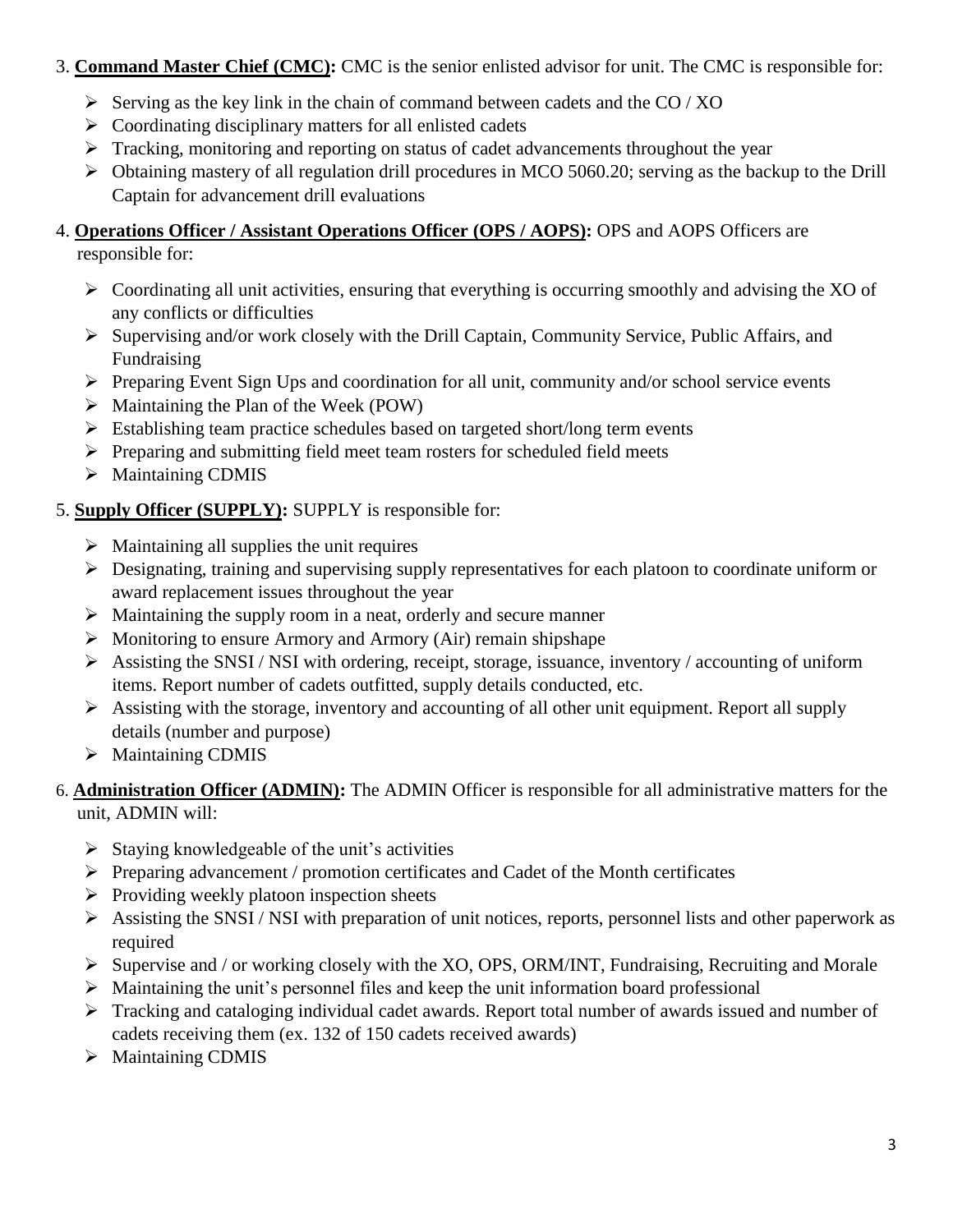- 7. **Drill Captain (DC):** The Drill Captain is the demonstrated unit expert in all aspects of regulation drill. The DC is responsible for:
	- $\triangleright$  Serving as the main evaluator for advancement level drill qualifications in accordance with MCO 5060.20
	- $\triangleright$  Providing input to OPS on the POW drill plan
	- $\triangleright$  Ensuring the CMC is an expert on drill procedures as the backup for advancement drill evaluations

## **C. Adjunct Staff**

- 8. **Operational Risk Management / Intervention (ORM / INT):** The Operational Risk Management / Intervention Officer is responsible for providing salient briefings on intervention topics to the unit, and maintaining a safe (actual and mental) environment for all cadets. ORM / INT will:
	- $\triangleright$  Inform unit about Bystander Intervention/Anti-hazing/Suicide Prevention via briefings once each quarter. Assist cadets experiencing any of the above issues.
		- o Keep the SNSI / NSI informed about these efforts and/or seek assistance with any/all of the above situations that occur
	- $\triangleright$  Ensure safe unit evolutions occur during the year (ex. Field Meets, Parades, community service, etc.)
- 9. **Armory:** Cadets running the Armory are responsible for all matters pertaining to unit drill rifles, air rifles, swords, guidons and related equipment. These include:
	- $\triangleright$  Maintaining drill / air rifles /swords / guidons in good condition; initiating repairs as required
	- $\triangleright$  Notifying the SNSI / NSI of the need to order drill/air rifle repair parts or obtain new repair tools
	- $\triangleright$  Securing and accounting for all armory-related equipment
	- $\triangleright$  Keeping the armory space and marksmanship spaces secure, neat and orderly
	- $\triangleright$  Reporting number of drill / air rifles repairs conducted, apprentices trained during the year

10. **Community Service (CS):** Community Service is a high visibility position in the unit. CS responsibilities include:

- $\triangleright$  Working closely with SNSI / NSI / CO / XO / OPS
- $\triangleright$  Tracking, monitoring and reporting the following:
	- o Total Community Service Hours for the unit
	- o Events and organizations supported throughout the year
	- o Individual cadet community service hours
- $\triangleright$  Participating at community service events to assist in providing professional support and leadership

## 11. **Fundraising:** Fundraising duties include:

- $\triangleright$  Working closely with CO, XO and OPS to plan and brief the SNSI / NSI on proposed fundraising events
- $\triangleright$  Preparing fundraising event musters and coordinating ticket sales (as required)
- Tracking type and number of fundraising events, amount of funds generated (reporting data as required)
- $\triangleright$  Serving as liaison with external organizations (ex. Monthly Fleet Reserve Association meeting briefs)
- 12. **Morale:** Morale duties include:
	- $\triangleright$  Maintaining high unit morale and high moral standards
	- $\triangleright$  Planning and coordinating morale events
	- $\triangleright$  Delivering appropriate inspirational messages at key unit events and activities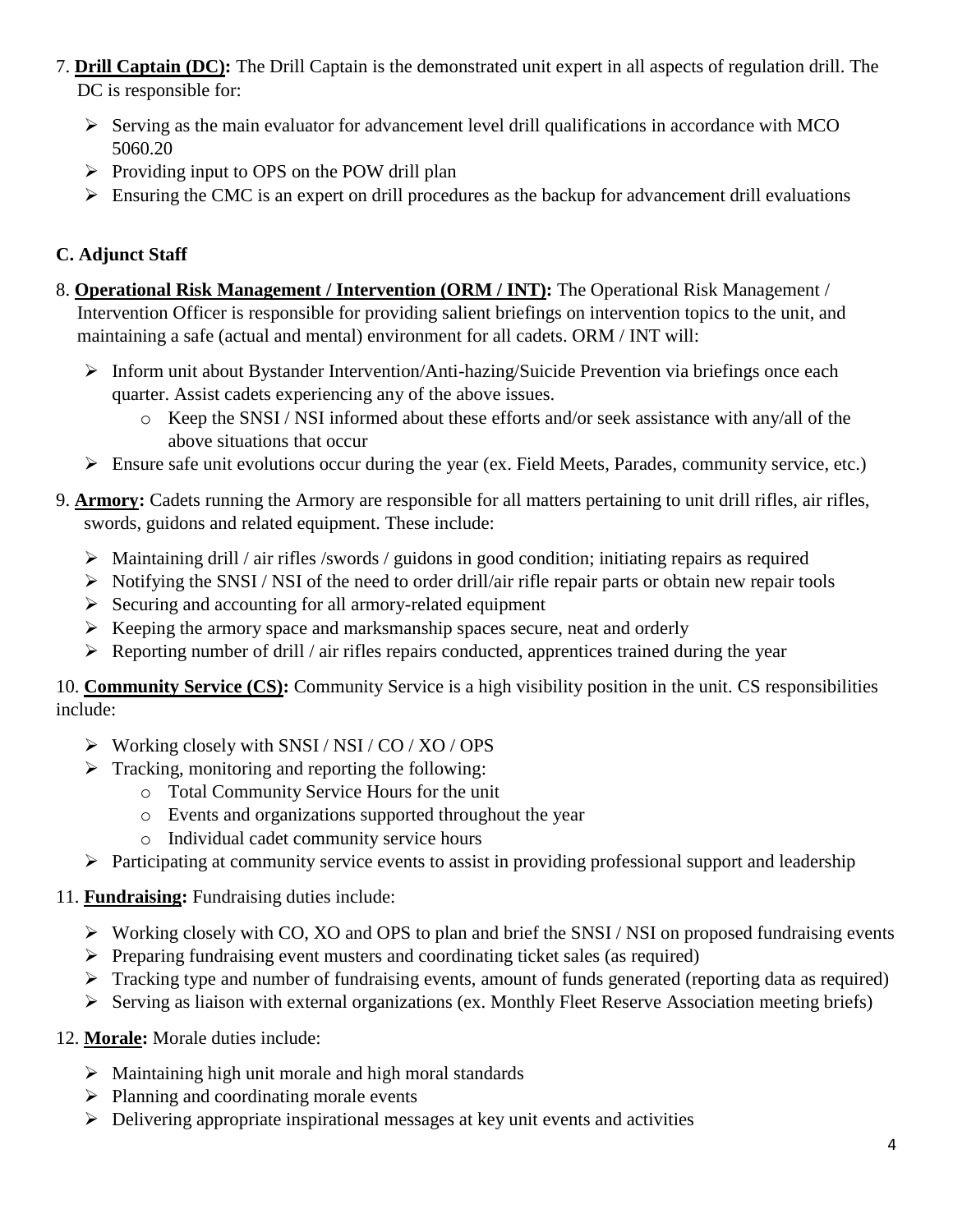## 13. **Public Affairs:** Public Affairs is a high visibility position in the unit; responsibilities include:

- $\triangleright$  Photographing or video recording unit activities or community support events
- $\triangleright$  Maintaining a file containing unit photographs and videos
- $\triangleright$  Assisting the SNSI/NSI in publicizing unit activities to the school and the community by:
	- o Ensuring unit activities are published in school or local publications
	- o Preparing draft news releases or writing articles about unit activities for distribution to local papers, radio and television stations. **Must receive approval** of SNSI / NSI before submitting them
- $\triangleright$  Tracking and reporting number of school or local newspaper articles generated during the year
- 14. **Recruiting:** Recruiting duties include:
	- $\triangleright$  Outreach to Westview students to promote and increase participation in our Navy JROTC unit
	- $\triangleright$  Coordination with "feeder" middle schools to arrange recruiting visits to maintain unit viability

## **D. Additional Leadership Positions**

#### 15. **Platoon Commander**s **(PC):** The most visible leaders for new cadets. Responsibilities include:

- $\triangleright$  Getting to know the names, strengths and weaknesses of every cadet in their platoon
- Assisting with new cadet orientation and core knowledge development
- $\triangleright$  Being knowledgeable and proficient in military drill
- $\triangleright$  Providing proper instruction in military drill to their platoon
- Ensuring platoon cadets' classroom conduct meets Westview NJROTC standards
- $\triangleright$  Leading and motivating their platoon during PT sessions
- $\triangleright$  Work with unit Training Officers to establish best platoon operational practices are in place
- 16. **Platoon Leading Petty Officers (PLPO):** These cadets are also highly visible to new cadets. PCs recommend their PLPOs for approval and selection by the SNSI / NSI. Responsibilities include:
	- $\triangleright$  Taking charge of the platoon whenever the Platoon Commander is absent
	- Taking accurate musters, note tardiness, absences, and dinks for "not dressed out" cadets (uniform days and PT days)
	- $\triangleright$  Maintaining order and discipline as directed by the PC
	- $\triangleright$  Other duties as assigned by the PC
- 17. **Squad Leaders:** An early opportunity for leadership. Squad Leaders are responsible for:
	- $\triangleright$  Forming the squad during platoon and unit formations
	- $\triangleright$  Reporting accurate musters for their squad to the PC
	- $\triangleright$  Assisting their squad members with their uniform preparations / appearance / knowledge
	- $\triangleright$  Knowing the names, strengths and weaknesses of every member of their squad
- 18. **Supply Representatives:** These individuals:
	- $\triangleright$  Serve as their platoon's "go-to" individual to coordinate uniform or award replacement issues throughout the year
		- o Assist in tracking, monitoring and conducting issuance of uniforms to new cadets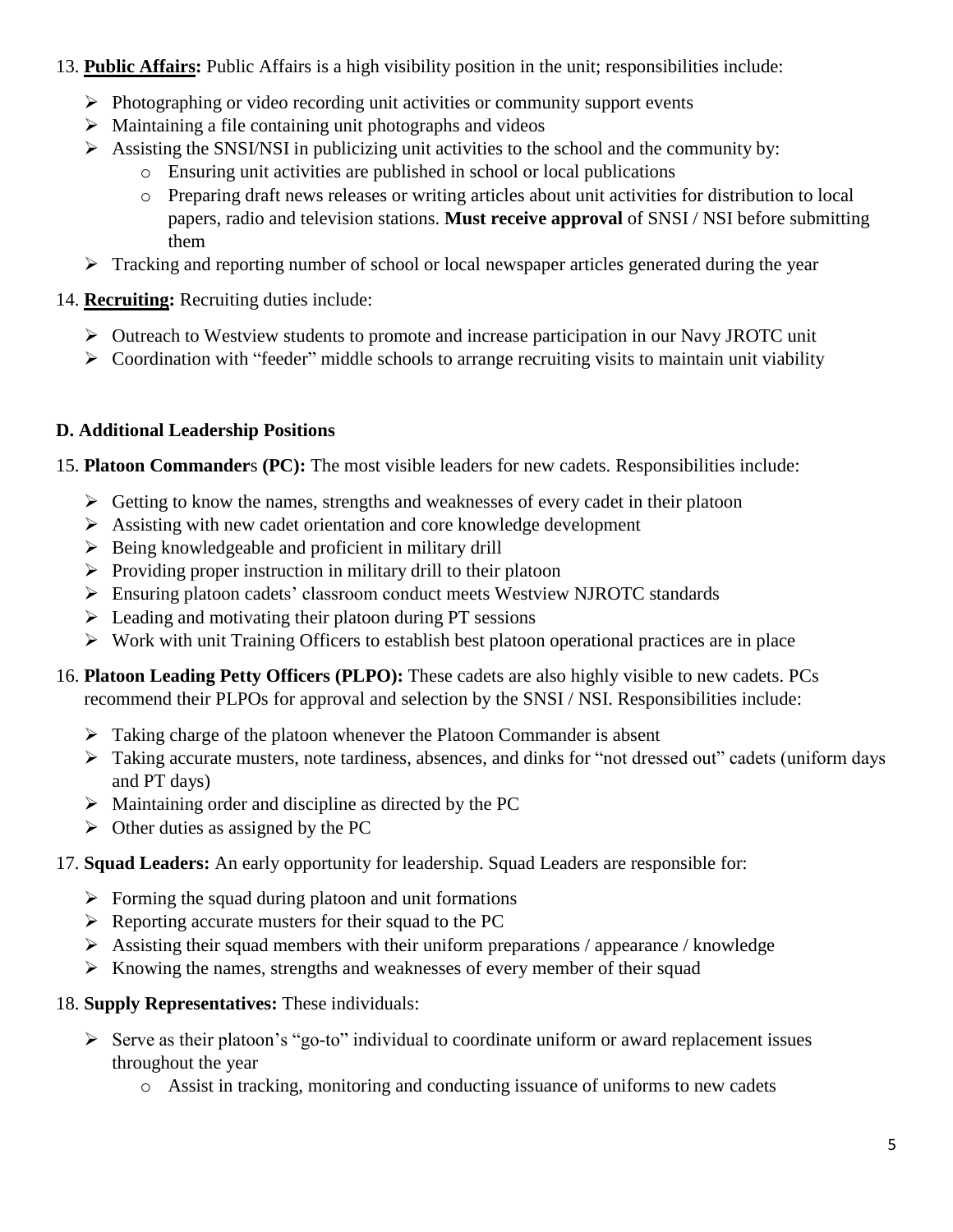- o Provide status reports to Supply Officer on completion of uniform issuance to all cadets in their platoon
- o Notify the Supply Officer of any cadets requiring uniform or award replacement items
- $\triangleright$  Participate in supply details for supply room organization, inventory of uniforms, uniform accessories and organizational equipment

## **E. Team Captains:** All Team Captains are responsible for:

- $\triangleright$  Overall training of their team members
- $\triangleright$  Preparation of their teams for events, competitions and exhibitions
- $\triangleright$  Keeping and maintaining an accurate written team muster; reporting same to SNSI / NSI
- $\triangleright$  Ensuring they remain or become the "expert" in their team's area of expertise

Armed Basic (AB) Drill: Highly dedicated cadets interested in sharpness and precision developed by the Manual of Arms. The team represents WHS NJROTC in competitions with other JROTC units. They maintain the highest standards of grooming, discipline and uniform appearance.

Armed Exhibition (AE): Disciplined but creative cadets who are interested in modifying standard Manual of Arms movements and actions into precise, coordinated routines. The team represents WHS NJROTC at competitions with other Navy JROTC units, and during school or community events. They maintain the highest standards of grooming, discipline and uniform appearance.

Unarmed Basic (UB) Drill: Highly dedicated cadets interested in sharpness and precision developed by close order drill and the Manual of Arms. The team represents WHS NJROTC at competitions with other JROTC units, parades and during school events. They maintain the highest standards of grooming, discipline and uniform appearance.

Unarmed Exhibition (UE): Highly dedicated cadets interested in modifying standard close order drill movements into precise, coordinated routines. The team represents WHS NJROTC at competitions with other Navy JROTC units, and during school events. They maintain the highest standards of grooming, discipline and uniform appearance.

Color Guard (CG): Most visible and recognizable cadets in the unit. They compete at Navy JROTC local area and national field meet competitions. Members set and exemplify the highest standards in uniform and conduct.

Physical Training (PT) Team: Highly motivated cadets who train physically for local and national Navy JROTC competitions involving push-ups, sit-ups and running.

Academic Team (AT): These cadets are particularly interested in academic challenges and Cyber. They are usually high achievers in NJROTC. They compete in NJROTC and national competitions (Brain Brawls / Field Meets / Cyber Patriot, etc.) and are willing to put in the extra study time required.

Marksmanship Team (MT): These cadets are particularly interested in learning about weapons safety, how to accurately use a weapon, becoming aware of and controlling their non-autonomic bodily functions. These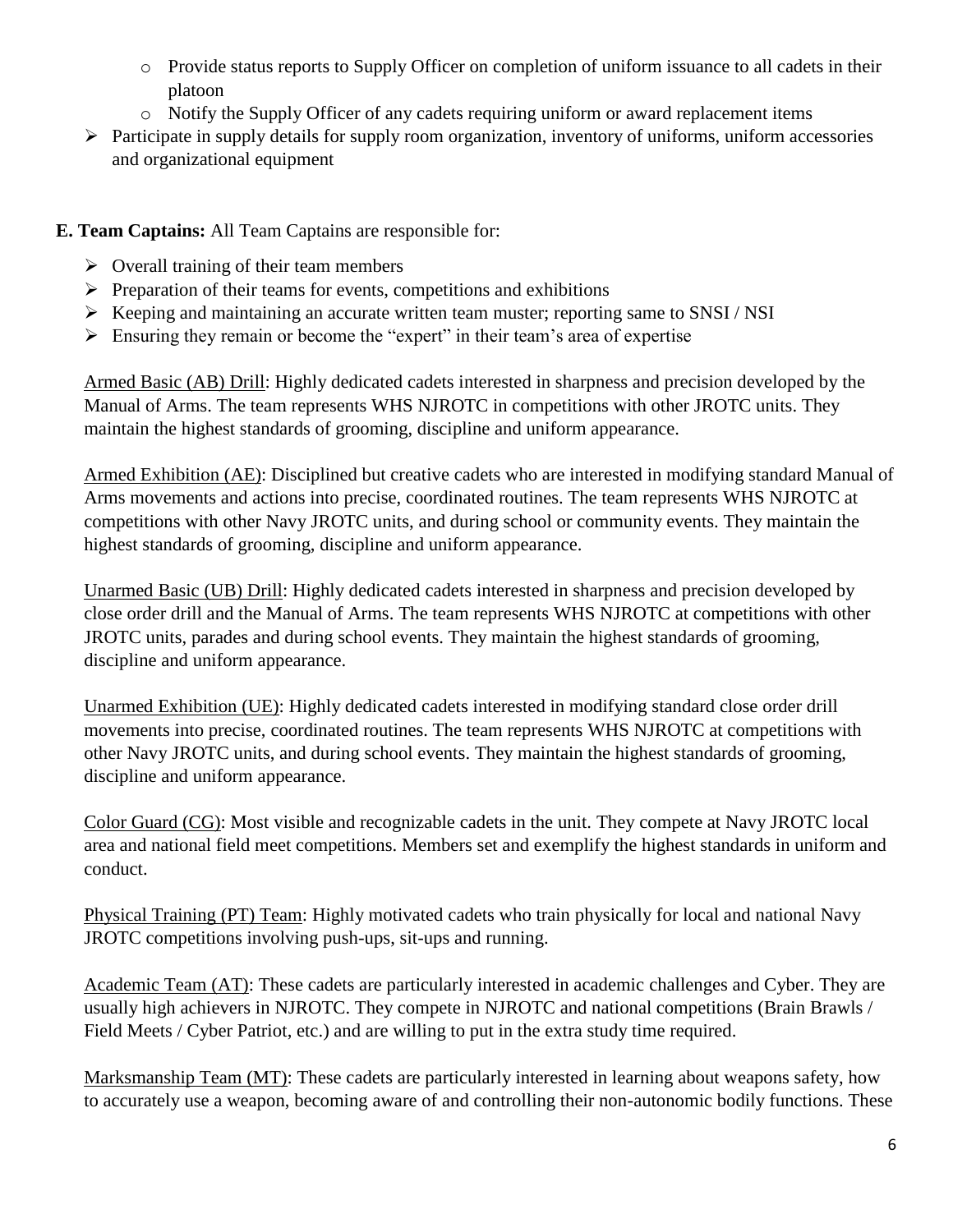are usually high achievers in school and NJROTC. They compete in Navy JROTC and national competitions, and are willing to put in the extra practice time required.

Honor Guard (HG): These cadets are responsible for raising and lowering the flag every morning before school, and lowering it after school. They sometimes perform this service at community events. They present the Colors at ceremonies, sporting events at the school, community service events and corporate functions. They should be highly motivated cadets with excellent military bearing. Cadets earn the Color Guard ribbon for every 25 times they do Honor Guard evolutions.

Orienteering Team (OT): These cadets are particularly interested in land navigation in tricky terrain via only the use of a compass. They are usually high achievers in other NJROTC competition areas. They compete in Navy JROTC and national competitions, and are willing to put in the extra time required.

**F. Advancement Process:** All Cadets must learn, retain and demonstrate knowledge and drill proficiency at increased levels in order to advance their pay grade / status in the unit.

 $\triangleright$  To advance through enlisted paygrades (E2-E7) the following must be successfully completed:

| E2: Advancement Exam or $BLT + In$ Place Drill Eval | E5: Advancement Exam + Color Guard (CG) Evaluation |
|-----------------------------------------------------|----------------------------------------------------|
| E3: Advancement $Exam + Squad Drill Evaluation$     | E6: Advancement Exam + Armed Basic (AB) Evaluation |
| E4: Advancement Exam + Platoon Drill Evaluation     | E7: Advancement Exam                               |

 Each individual cadet's merit (rate of advancement, community service, team participation, etc.) during their time in the unit determine promotions to officer paygrades (O1-O5)

o **Note:** Commanding Officer (CO) Selection Boards determine which cadets are selected for CO and Staff positions

**G. Uniform Inspection Grading:** For consistency across all platoons throughout the academic year, the following grading policy will be in place:

- $\triangleright$  1<sup>st</sup> Uniform Inspection of the Year: Each tick for deficiencies will be worth 1 point
- $\geq 2^{nd}$  thru 5<sup>th</sup> Uniform Inspections: Each tick for deficiencies will be worth 2 points
- $\triangleright$  6<sup>th</sup> through end of 1<sup>st</sup> Term Uniform Inspections: Each tick for deficiencies will be worth 3 points
- > 2<sup>nd</sup> Term: Each tick for deficiencies will be worth 5 points (Note: <u>new</u> 2<sup>nd</sup> Term cadets refer to the above time-based schedule for deficiencies)